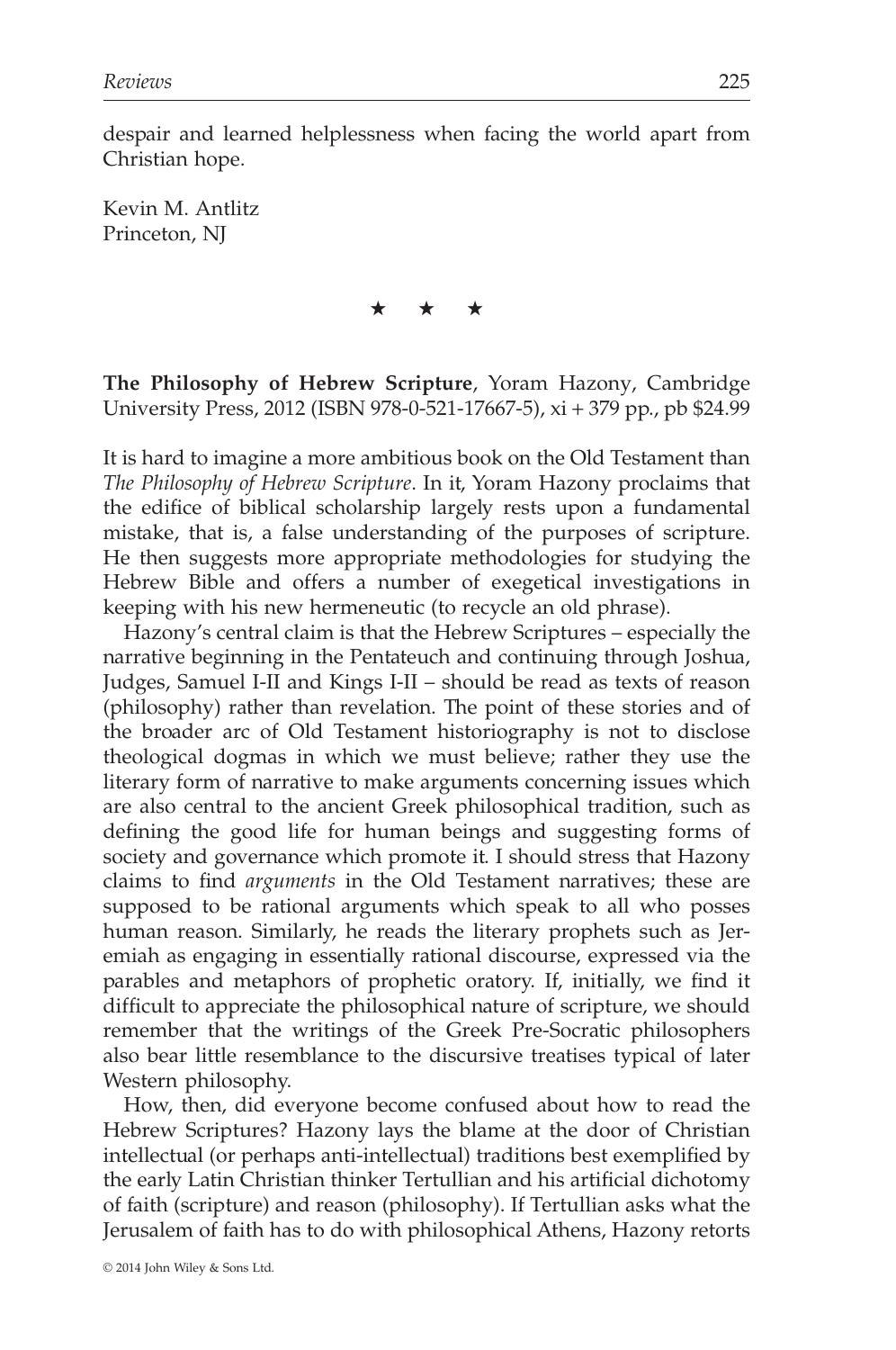that Tertullian's Jerusalem is actually a fideistic Carthage which has lost touch with Hebraic biblical reason. In the long run, Hazony hopes that his insistence on the primacy of biblical reason over biblical revelation will eventually lead to the dissolution of the reason/revelation split altogether.

After setting out his program, Hazony puts it to work by producing five exemplary studies of Old Testament philosophy. The first of these, 'The Ethics of a Shepherd', discovers in scripture a pair of opposing moral archetypes: the shepherd and the farmer. The shepherd (as represented by Abel, Abraham, Moses, and other biblical heroes), is generous, independent, a ready opponent of injustice, pious, and 'exceedingly concerned to safeguard his own interests and those of his family' (p. 112). The farmer is represented by figures such as Cain and Joseph, who obey their betters and are loyal to power structures. Thus Cain submits to God's curse of Adam by working the land, while Abel avoids the divine curse by inventing shepherding. Later it is Cain who initiates political life by founding the first town (Gen. 4:17). Joseph, for his part, becomes fully identified with the state power of Egypt and its farming-based economy. While Hazony clearly considers the shepherd model as the more prominent biblical ideal, he also finds that scripture does not lose sight of the farmer's virtues. After all, without Joseph and his Egyptian grain, Jacob's family would have perished in the famine.

In his second biblical study, 'The History of Israel, Genesis-Kings', the opposition between shepherd and farmer becomes more blatantly politicized into a dialectic of competing anarchist and statist political ideals. The anarchist (pure shepherd?) ideal is critiqued through the tales of increasing violence and social disruption that constitute the Book of Judges. The Book of Samuel proposes the institution of monarchy as a cure for anarchism's ills, while Kings describes the failures of overreaching monarchical and imperial state power. For Hazony, the scriptural historiography of ancient Israel becomes a long philosophical argument supporting a 'limited national state, in which the king will be chosen from among the people and be one of them in spirit' (p. 160) which lies midway between the statist and anarchist extremes.

The next two studies take a more abstractly philosophical tone. 'Jeremiah and the Problem of Knowing' tries to demonstrate that the Book of Jeremiah calls upon us to independently undertake a search for truth in a world which is law-governed and intelligible, even as we remain aware that certain aspects of human psychology tend to cloud our understanding. 'Truth and Being in the Hebrew Bible' argues that in biblical epistemology and metaphysics the word 'truth' finds application not only to propositions but also to entities in general. Thus, a true bird is a bird which continues to reliably behave in a manner